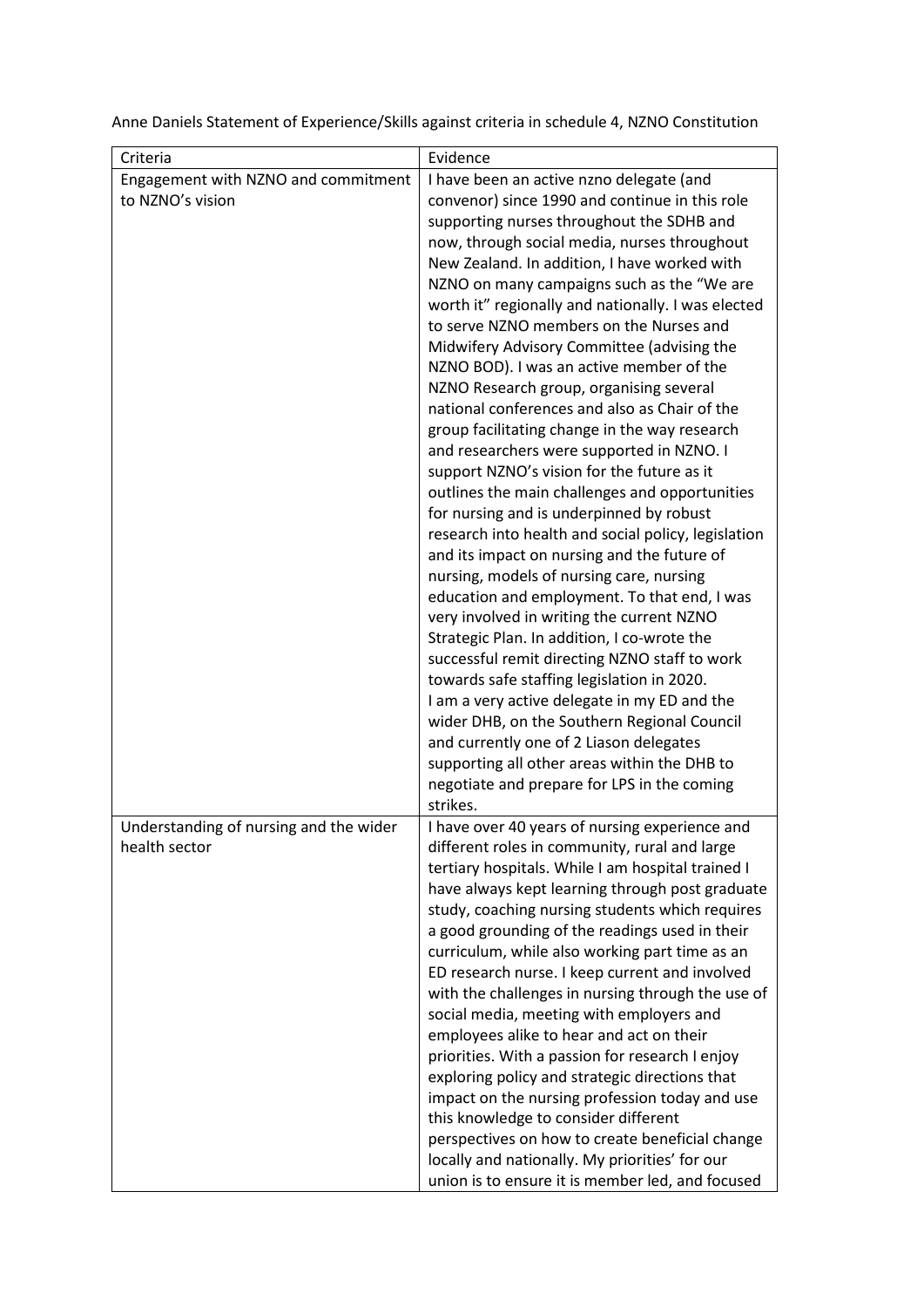|                                | on winning MECA contracts that reflect fair and     |
|--------------------------------|-----------------------------------------------------|
|                                | equitable pay and conditions for all nurses in      |
|                                | both the public and private sectors.                |
| Business and commercial acumen | Own small business responsibilities (current).      |
|                                | When CNM of Thames Hospital ED I was                |
|                                | responsible for the budget and staffing.            |
|                                | I worked with the rebuild team to plan and          |
|                                | implement the new ED as part of the whole           |
|                                | hospital rebuild, working in collaboration with all |
|                                | teams to ensure that legislative, professional,     |
|                                | health and safety, infection control and future     |
|                                | proofing of the department occurred.                |
|                                | Member of the Thames College elected Board of       |
|                                |                                                     |
|                                | Directors for two years.                            |
|                                | Previous elected member of the NZNO Board of        |
|                                | Directors.                                          |
| Governance                     | Governance is about leadership and well             |
|                                | informed direction. This is an important aspect     |
|                                | of NZNO Board of Directors membership. This is      |
|                                | an area that I have had a great deal of             |
|                                | experience in my nursing career. As NZNO            |
|                                | convenor and delegate for Thames hospital and       |
|                                | community services I provided leadership during     |
|                                | the 1999 strike, lead the protests and              |
|                                | community fight to save hospital and community      |
|                                | health services again in the 1990s. This included   |
|                                | meeting and working with politicians,               |
|                                | councillors, health professionals and the           |
|                                | community in many different forums and              |
|                                | speaking up as a nurse leader. We not only          |
|                                | saved the hospital from potential closure but       |
|                                | also gained a commitment from Annette King,         |
|                                | the health minister to rebuild the hospital and     |
|                                | services. I then worked with multiple health        |
|                                | teams to develop new models of care that were       |
|                                | used to plan the rebuild.                           |
|                                | I have also been an active member and chair of      |
|                                |                                                     |
|                                | the NZNO nurses research committee. During          |
|                                | this time, we worked with the nzno membership       |
|                                | to develop a remit to gain financial support for    |
|                                | our professional groups to ensure continued         |
|                                | growth and engagement. I presented the remit        |
|                                | at conference which was passed and is now part      |
|                                | of nzno infrastructure.                             |
|                                | I was an elected member of Nurses and               |
|                                | Midwifery Advisory Committee (NMAC),                |
|                                | providing advice and policy development to nzno     |
|                                | bod.                                                |
|                                | I worked as the quality and accreditation nurse     |
|                                | advisor which required active participation in all  |
|                                | the quality groups in Dunedin hospital to ensure    |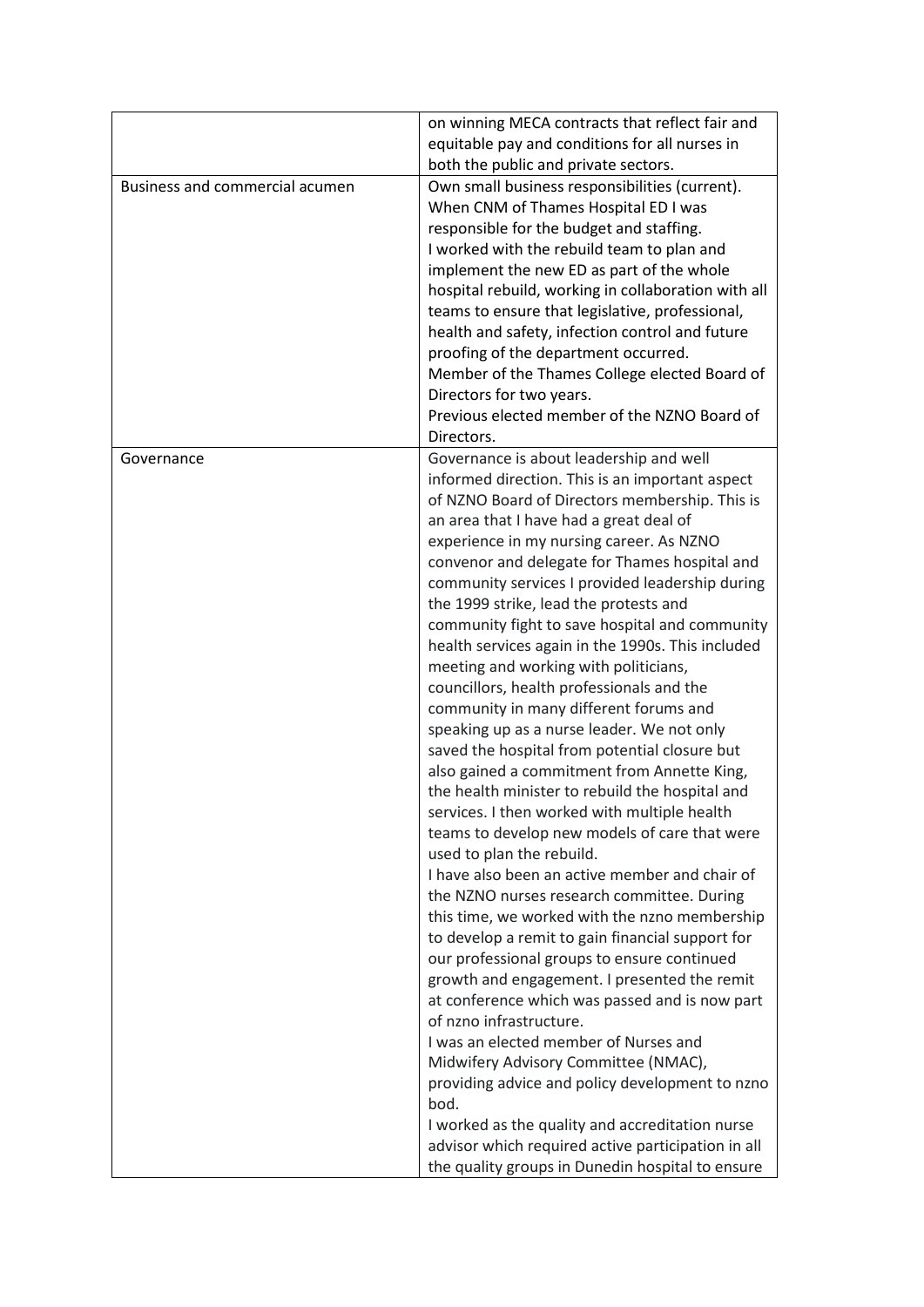|                                                                                                                                                                         | gaining and maintaining accreditation as well as<br>policy development for the DHB, and working<br>with the DHB managers to develop new ways to<br>reduce medicine errors.<br>I was an active member of the NZNO Waikato<br>regional council. I currently sit on the Southern<br>NZNO regional and delegate committees, NZNO<br>DHB MECA strike committee and have recently<br>asked to work with all delegates to negotiated<br>LPS for future strike action.<br>Prior to leaving Waikato I was recognized at the<br>nzno national conference for services to NZNO<br>and again for services to the nursing profession.<br>More recently (2020) I was recognised by the<br>Southern Regional Council for the work I<br>continue to do within the SDHB as delegate.                                                                                                                                                                                                      |
|-------------------------------------------------------------------------------------------------------------------------------------------------------------------------|--------------------------------------------------------------------------------------------------------------------------------------------------------------------------------------------------------------------------------------------------------------------------------------------------------------------------------------------------------------------------------------------------------------------------------------------------------------------------------------------------------------------------------------------------------------------------------------------------------------------------------------------------------------------------------------------------------------------------------------------------------------------------------------------------------------------------------------------------------------------------------------------------------------------------------------------------------------------------|
|                                                                                                                                                                         | Nursing in New Zealand is at an exciting place<br>where our profession can and will lead the way.<br>To continue to be part of that journey to create<br>new possibilities for and with the NZNO<br>membership would be an honour.                                                                                                                                                                                                                                                                                                                                                                                                                                                                                                                                                                                                                                                                                                                                       |
| Finance and legal compliance                                                                                                                                            | Worked as CNM with budget responsibilities.<br>Worked with WDHB to develop, plan and<br>execute new hospital build (Thames) with<br>specific responsibilities in planning the<br><b>Emergency Department.</b><br>Project management training and facilitation.<br>Own small business - meets all finance and legal<br>obligations for the last 10 years.                                                                                                                                                                                                                                                                                                                                                                                                                                                                                                                                                                                                                 |
| NZNO's commitment to te Tiriti o<br>Waitangi, Tikanga Maori, Mataurnaga<br>Maori and NZNO's commitment to<br>bicultural values and the role of Te<br>Runanga o Aotearoa | Te Tiriti o Waitangi which (as stated in NZNOs<br>vision) provides the foundation for health<br>development for all people in New Zealand and<br>nurses and will be at the forefront of integrating<br>the principles of te Tiriti in the provision and<br>future development of all health care. Cultural<br>safety, the NZNO Code of Ethics, and the NZNO<br>Definition of Nursing encompass the<br>fundamental values of the nursing profession,<br>providing a foundation for safe and effective<br>practice.<br>I consistently challenge my own understanding<br>and nursing practice through listening and<br>learning to enable the principles of te Tiriti o<br>Waitangi to be meaningful and appropriate in all<br>that I do. I have worked continuously in recent<br>years to learn about colonisation and its<br>continued effect on Maori health and wellbeing<br>today. I am committed to equitable pay and<br>conditions for Maori nurses and changing the |